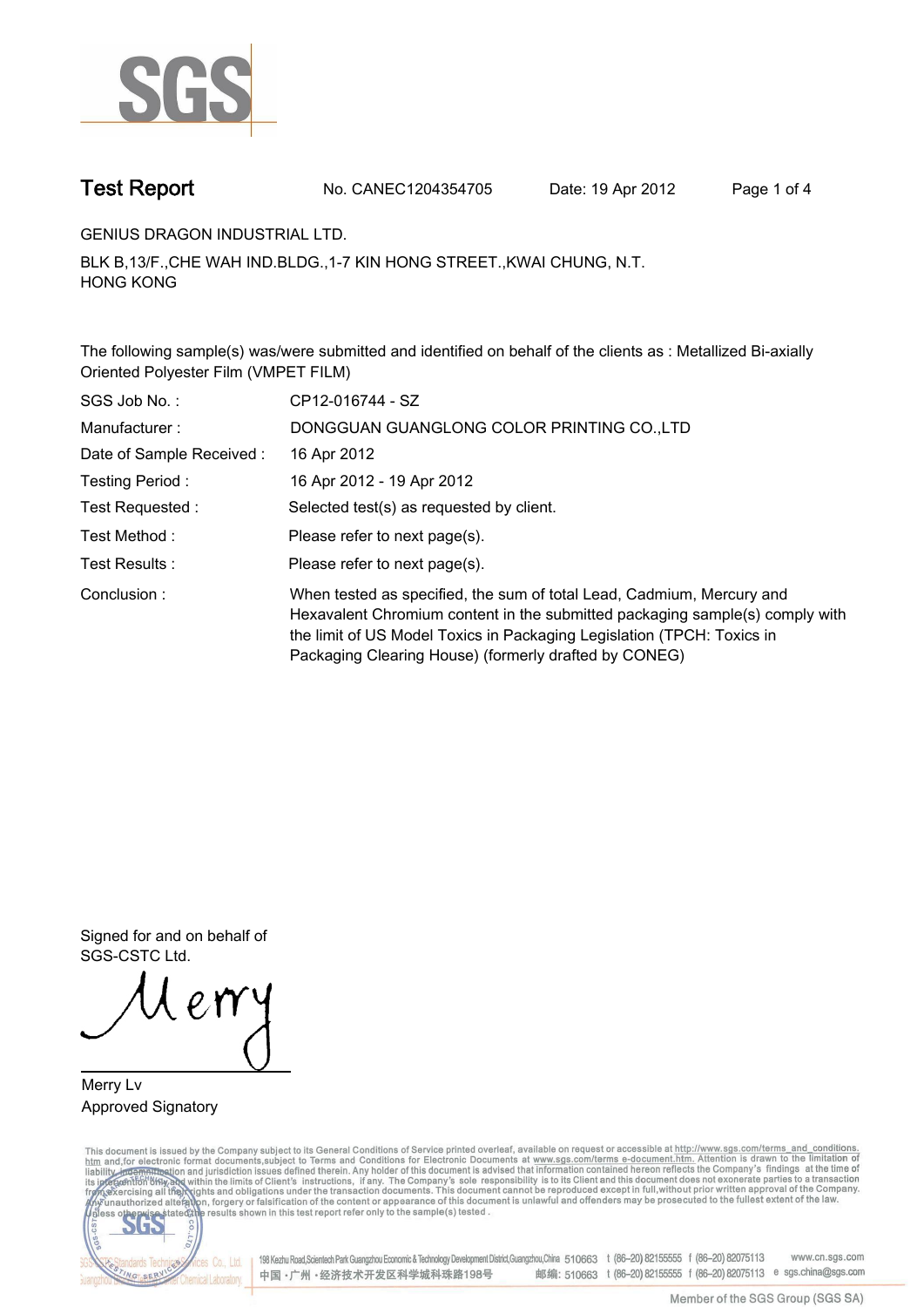

**Test Report. No. CANEC1204354705 Date: 19 Apr 2012. Page 2 of 4.**

**Test Results :.**

**Test Part Description :.**

| Specimen No. | SGS Sample ID    | <b>Description</b> |  |
|--------------|------------------|--------------------|--|
|              | CAN12-043547.001 | Silvery film       |  |

**Remarks :.(1) 1 mg/kg = 1 ppm = 0.0001%.**

**(2) MDL = Method Detection Limit.**

**(3) ND = Not Detected ( < MDL ).**

**(4) "-" = Not Regulated.**

## **US Model Toxics in Packaging Legislation (TPCH: Toxics in Packaging Clearing House) (formerly drafted by CONEG) – Total Lead, Cadmium, Mercury and Hexavalent Chromium content.**

**Test Method :. Test Method: With reference to GZTC CHEM-TOP-174-01. Analysis of Cadmium, Lead, Mercury were performed by ICP-OES. Analysis of Hexavalent Chromium (Cr(VI)) was performed by UV-Vis.**

| Test Item(s)                 | <u>Limit</u> | <u>Unit</u> | <b>MDL</b> | <u>001</u> |
|------------------------------|--------------|-------------|------------|------------|
| Lead (Pb)                    |              | mg/kg       | 5          | ND         |
| Hexavalent Chromium (CrVI)   | -            | mg/kg       | 5          | ND         |
| Cadmium (Cd)                 | -            | mg/kg       | 5          | ND         |
| Mercury (Hg)                 | -            | mg/kg       | 5          | ND         |
| Total (Pb + Cd + Cr VI + Hg) | 100          | mg/kg       |            | ND         |

**Notes :.**

**(1) The TPCH legislation has been enacted by California, Connecticut, Florida, Georgia, Illinois, Iowa, Maine, Maryland, Minnesota, Missouri, New Hampshire, New Jersey, New York, Pennsylvania, Rhode Island, Vermont, Virginia, Washington and Wisconsin..**

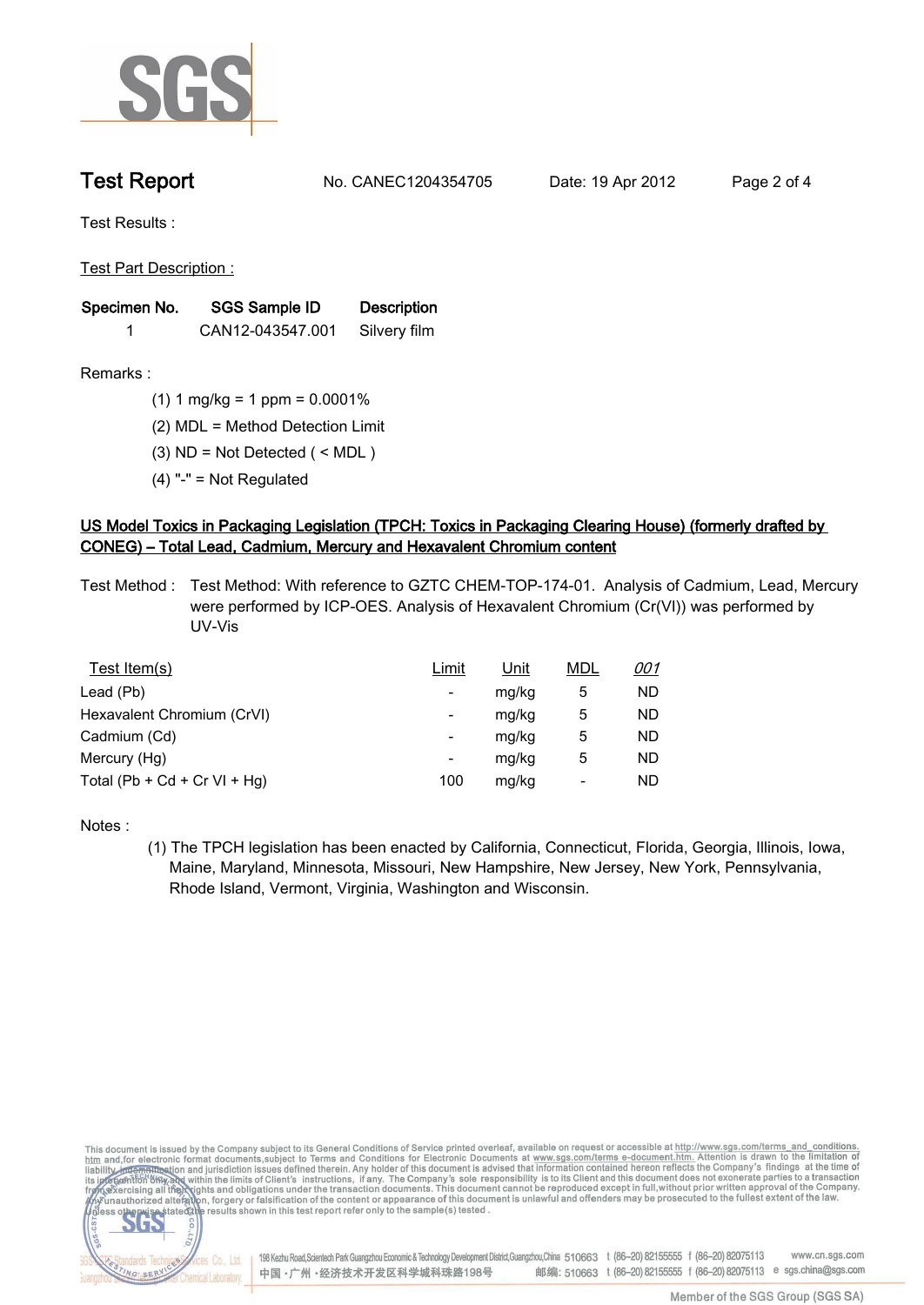

NG SER

**Chemical Laboratory** 

**Test Report. No. CANEC1204354705 Date: 19 Apr 2012. Page 3 of 4.**

# **ATTACHMENTS Pb/Cd/Hg/Cr6+ Testing Flow Chart**

**1)** Name of the person who made testing: Bella Wang

2) Name of the person in charge of testing: Adams Yu